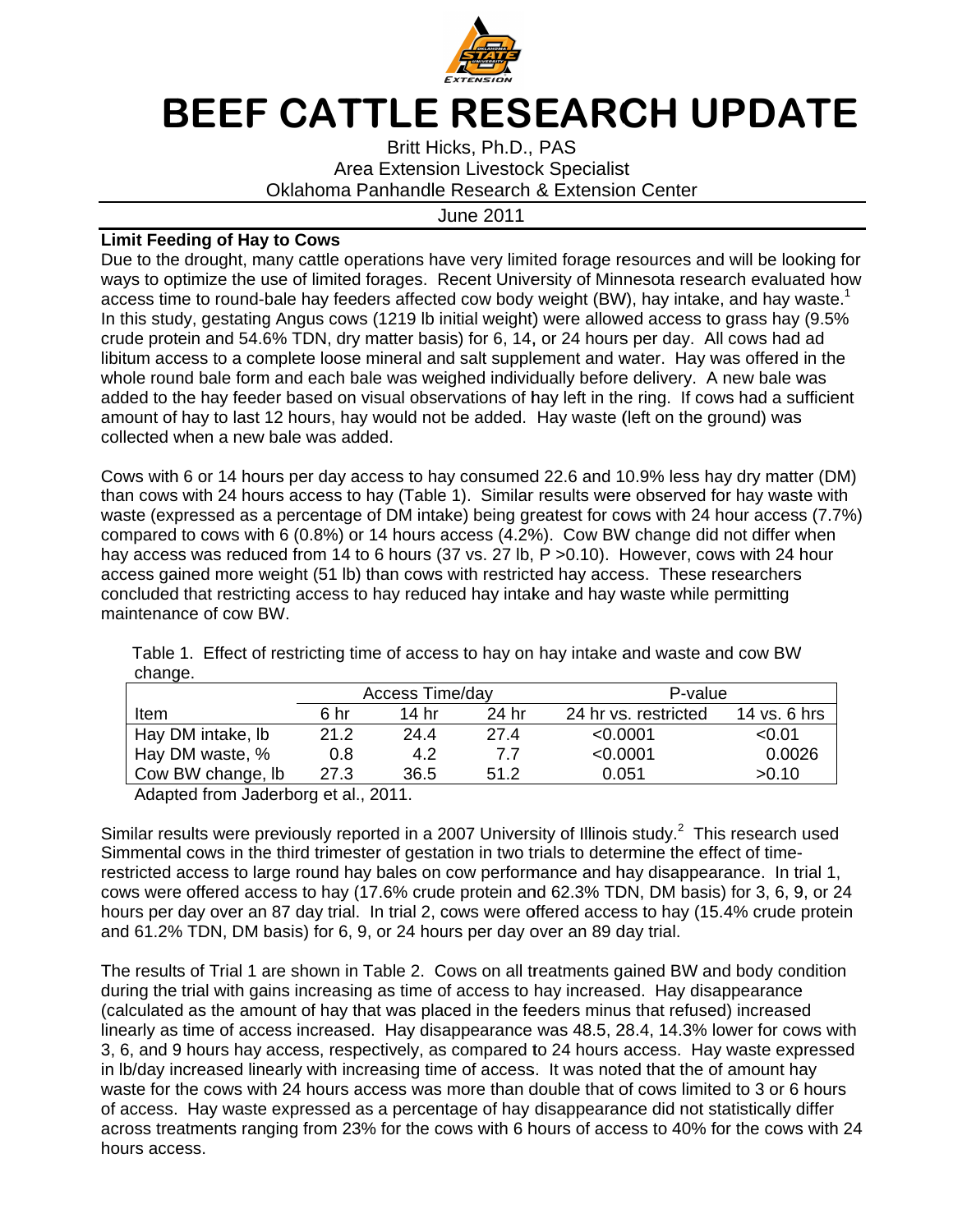|                              | Time of Access |      |      |       | P-value |           |
|------------------------------|----------------|------|------|-------|---------|-----------|
| Item                         | 3 hr           | 6 hr | 9 hr | 24 hr | Linear  | Quadratic |
| Initial BW, Ib               | 1257           | 1241 | 1246 | 1259  | 0.81    | 0.64      |
| Final BW, lb                 | 1376           | 1402 | 1438 | 1466  | 0.10    | 0.45      |
| BW change, lb                | 119            | 161  | 192  | 207   | 0.006   | 0.03      |
| <b>Initial BCS</b>           | 5.7            | 5.4  | 5.4  | 5.4   | 0.32    | 0.05      |
| <b>Final BCS</b>             | 5.8            | 5.8  | 6.1  | 6.2   | 0.04    | 0.36      |
| <b>BCS</b> change            | 0.1            | 0.5  | 0.7  | 0.8   | 0.01    | 0.03      |
| Hay disappearance, Ib DM/day | 17.6           | 24.5 | 29.3 | 34.2  | 0.0001  | 0.0001    |
| Hay waste, Ib DM/day         | 6.0            | 5.7  | 9.3  | 13.5  | 0.009   | 0.70      |
| Hay waste, %                 | 33.3           | 23.2 | 31.5 | 39.5  | 0.21    | 0.49      |

 Table 2. Effect of restricting time of access to hay on cow performance, hay disappearance and waste (Trial 1).

Adapted from Miller et al., 2007

The results of Trial 2 are shown in Table 3. As observed in Trial 1, all treatments gained BW and body condition during the trial. However, weight gains in this trial did not statistically differ across treatments. Cows with 24 hour access to hay tended to gain more weight and body condition. Hay disappearance increased linearly with increasing time of access. Hay disappearance was 16.9 and 13% lower for cows with 6 and 9 hours hay access, respectively, as compared to 24 hours access. Hay waste expressed as either lb/day or as a percentage of hay disappearance did not display a linear difference but did exhibit a quadratic difference with more waste at the 6 and 24 hour times than at the 9 hour time. Hay waste was less in this trial than that observed in Trial 1.

 Table 3. Effect of restricting time of access to hay on cow performance, hay disappearance and waste (Trial 2).

|                              |      | Time of Access | P-value |        |           |
|------------------------------|------|----------------|---------|--------|-----------|
| Item                         | 6 hr | 9 hr           | 24 hr   | Linear | Quadratic |
| Initial BW, Ib               | 1319 | 1321           | 1257    | 0.22   | 0.80      |
| Final BW, lb                 | 1458 | 1477           | 1424    | 0.42   | 0.63      |
| BW change, lb                | 141  | 159            | 168     | 0.12   | 0.36      |
| <b>Initial BCS</b>           | 5.7  | 5.9            | 5.5     | 0.22   | 0.26      |
| <b>Final BCS</b>             | 6.1  | 6.5            | 6.2     | 0.82   | 0.08      |
| <b>BCS</b> change            | 0.4  | 0.6            | 0.7     | 0.10   | 0.32      |
| Hay disappearance, Ib DM/day | 23.6 | 24.7           | 28.4    | 0.0005 | 0.73      |
| Hay waste, Ib DM/day         | 3.7  | 2.0            | 4.6     | 0.10   | 0.06      |
| Hay waste, %                 | 16.1 | 8.5            | 16.4    | 0.38   | 0.06      |

Adapted from Miller et al., 2007

These researchers concluded that restricting the time that cows have access to large round bales of hay to as little as 3 hours per day will result in acceptable cow performance depending on hay quality. In addition, limiting time of access will also reduce hay use by limiting intake and decreasing hay waste, thereby reducing feed costs for the cow-calf producer.

In summary, both the Minnesota research and Illinois research suggest that limit feeding of hay can reduce hay intake and waste while maintaining acceptable cow performance provided the hay is of adequate quality. Thus, such a program could potentially extend forage supplies and reduce feed cost. Both of these studies suggest that restricting time of access to hay results in more efficient use of hay. This improved efficiency of hay use could be due to reduced hay wastage and increased digestibility of the hay. Factors such as cow stage of production, mature cow size, cow condition, age of cow, hay quality, and environmental conditions are variables that would determine whether such a program could be successfully utilized. $3$  It is recommended that the hay be analyzed to ensure that it is of adequate quality to prevent restricting intake of poor quality forage and thus,